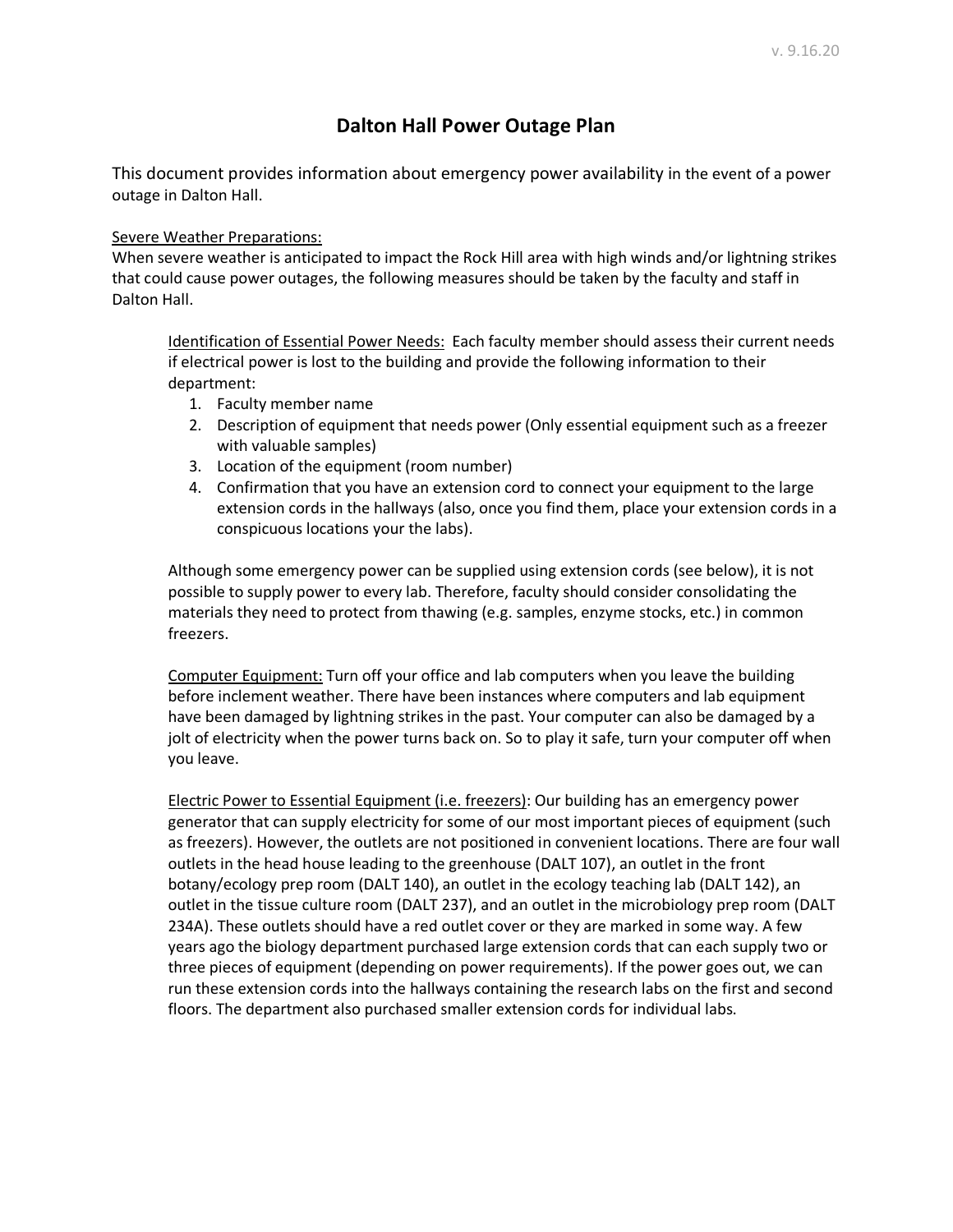## **Dalton Hall 1st Floor Emergency Power Outlets O**

There are four wall outlets in the head house leading to the greenhouse (DALT 107), an outlet in the front botany/ecology prep room (DALT 140), and an outlet in the ecology teaching lab (DALT 142).